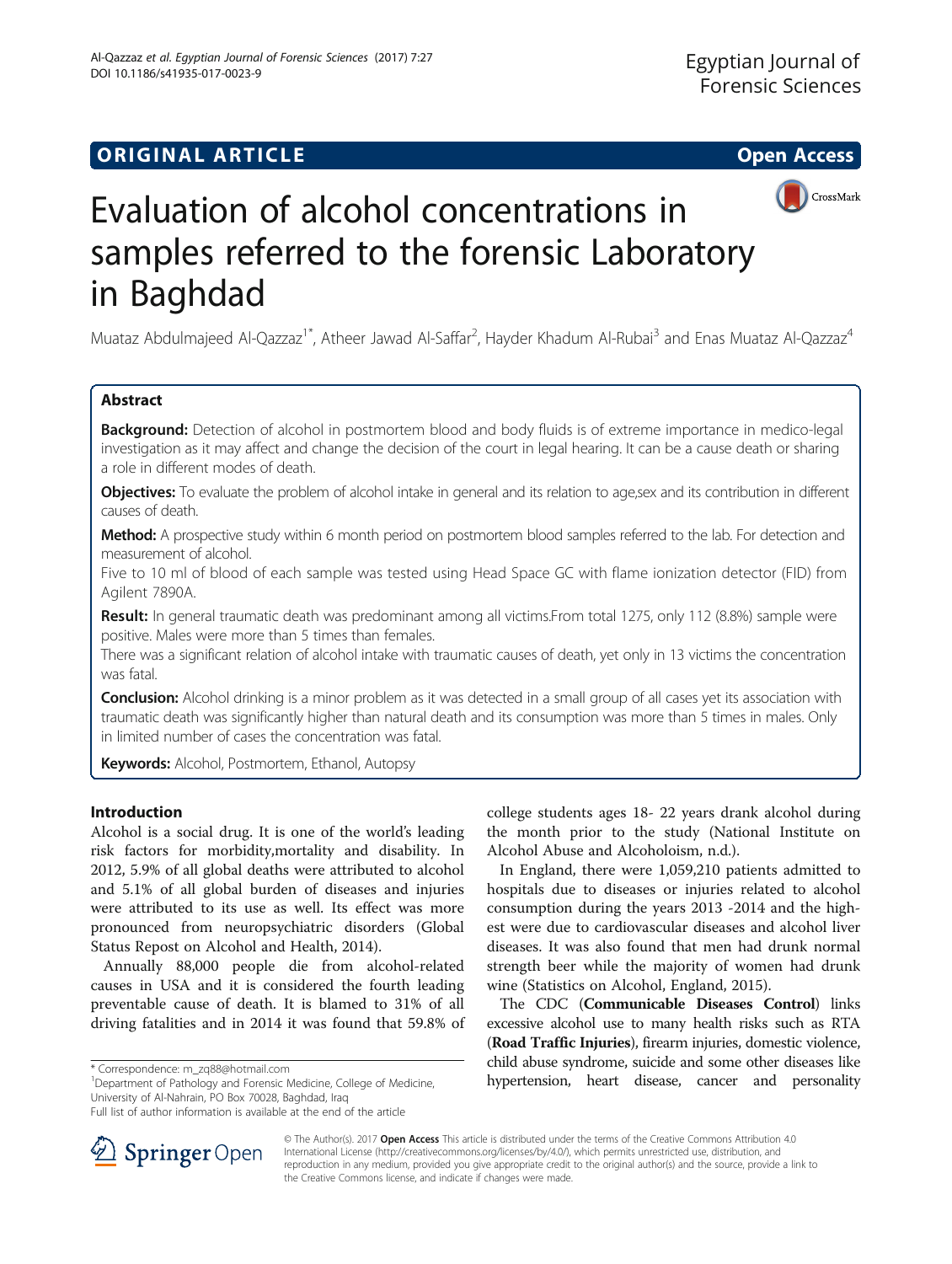<span id="page-1-0"></span>disorders (Impact of alcoholism and Alcohol Induced diseases on America, [2011;](#page-4-0) Zhu et al., [2009](#page-4-0)).

In Iraq there is no legal level of alcohol that permits working or driving under its effect and any positive sample is considered as an illegal offence.

Problematic alcohol uses among military personnel such as psychological impairment and Post-Traumatic Stress Disorders (PTSD) were also noted following combat military experiences. Marines and Navy branches of military services were more likely to report heavy alcohol drinks (Schumm & Charad, [n.d.](#page-4-0)).

Alcohol is also related to many crimes. In 2013 -2014, 53% of violent crimes were under the effect of alcohol, these include assaults, wounds, sexual offences, homicide, criminal damage, theft and robbery (Snowdon, [n.d.](#page-4-0)).

Psychiatric diseases and symptoms are also related to chronic alcohol use ranging from anxiety, bipolar disorders to frank schizophrenia (Hashimoto et al., [2013](#page-4-0)).

## Objectives of the study

- 1- To detect the presence of alcohol and its concentration in all samples of autopsy cases referred to the lab.
- 2- To classify them according to age, sex, month of the year and the type of alcohol ingested.
- 3- To classify the postmortem samples according to the mode of death and verify its contribution to the cause of death.

## Methods

A prospective study on 1275 postmortem samples for alcohol detection in blood was carried out. Blood samples were sent to the main forensic alcohol lab. of the Medico-legal Directorate in Baghdad during the second half of the year 2015 after approval by the Ethical approval committee. These samples were withdrawn from the heart of fresh autopsy cases by the forensic pathologist for alcohol detection and measurement of its concentration (Kugelberg & Jones, [2007\)](#page-4-0).

Each samples contains 5-10 ml of blood in test tube containing 1% sodium fluoride to prevent fermentation by bacteria.

Only 2.5 ml of blood were used from each sample to detect alcohol,its type and measure its concentration using headspace gas chromatography (HS-GC) with automated sampling using flame ionization detector (FID) from Agilent 7890A Network Gas Chromatography with Capillary Flow Technology.

Each 100 μL of blood sample was diluted 10 times with a known concentration of aqueous solution of internal standard (which was prepared by dissolving sodium chloride in distilled water then added to

propanol) and the blood sample and the internal standard were immediately ejected into a glass vial which was fitted with a Teflon-lined stopper and air tightened to be ready for HS analysis .

The concentration of alcohol in the unknown blood sample was found by interpolation using computer software and a linear regression analysis by comparing the peak area ratio for alcohol to internal standard and the known concentration of alcohol in the standard (Moffat et al., [2011](#page-4-0)). Four points of calibration curve were adopted (0.4, 0.8, 1.2 and 1.6 mg%). The cut-off point of alcohol is 40 mg/100 ml, below this level the sample was considered negative as it may be due to postmortem bacterial decomposition and any value above 40 is considered to be positive sample.

## Results

During the six months selected for analysis, samples of 1275 deaths with autopsy exam were included in the

Table 1 Socio-demographic characteristics, cause of death and alcoholic status of the sample

| Variable                  | Frequency         | Percent |
|---------------------------|-------------------|---------|
| Age (years): <sup>a</sup> |                   |         |
| $<$ 25                    | 156               | 12.3    |
| $25 - 34$                 | 317               | 24.9    |
| $35 - 44$                 | 304               | 23.9    |
| $45 - 54$                 | 257               | 20.2    |
| $\geq 55$                 | 238               | 18.7    |
| $Mean \pm SD$             | $40.1 \pm 13.1$   |         |
| Sex:                      |                   |         |
| Females                   | 139               | 10.9    |
| Males                     | 1136              | 89.1    |
| Month of death:           |                   |         |
| July                      | 165               | 12.9    |
| August                    | 326               | 25.6    |
| September                 | 232               | 18.2    |
| October                   | 176               | 13.8    |
| November                  | 210               | 16.5    |
| December                  | 166               | 13.0    |
| Cause of death:           |                   |         |
| Natural                   | 261               | 20.5    |
| Traumatic                 | 1014              | 79.5    |
| Alcohol status:           |                   |         |
| Negative                  | 1163              | 91.2    |
| Positive                  | 112               | 8.8     |
| Mean $\pm$ SD             | $249.4 \pm 102.8$ |         |
| Total                     | 1275              | 100.0   |

<sup>a</sup>There were 3 missing age values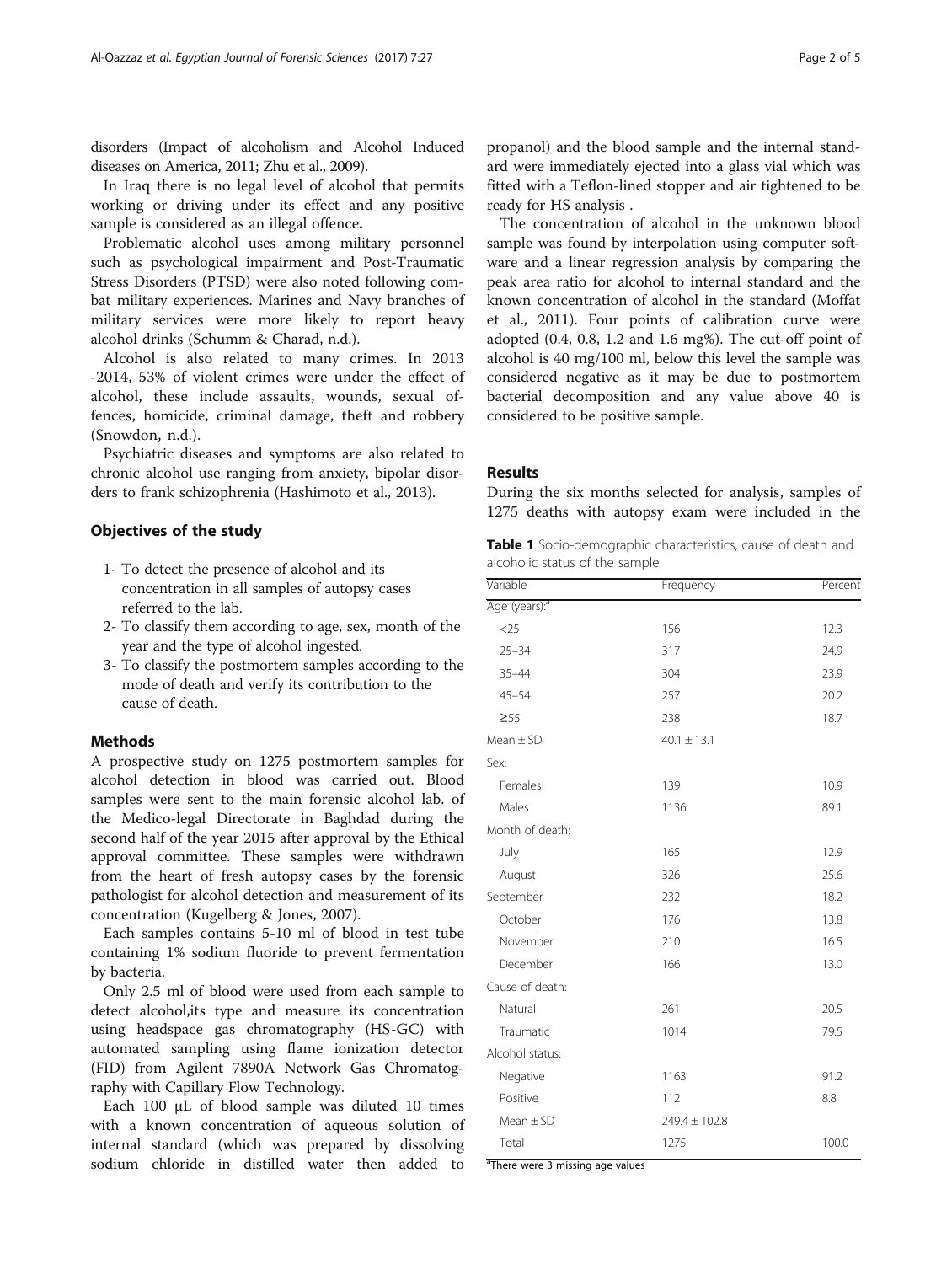study. They were of mean  $\pm$  SD age of 40.1  $\pm$  13.1 years ranged between 14 and 72 years old, male to female ratio was 8.2: 1, the highest rate of death happened during August month 326 (25.6%), and only one fifth of them was natural deaths 261 (20.5%) and the remaining had traumatic source. Positive alcohol consumption was found in 112 (8.8%) of the all deaths with mean  $\pm$  SD alcohol concentration in their blood was 249.4 ± 102 mg/100 ml with a range between 55 and 583 mg/ 100 ml and one death was methanol rather than ethanol consumption was detected.

The study failed to find significant relation between consumption of alcohol among the victims and their age, their sex, and the month when the death happened. However, a highly significant relation was found with cause of death as those died traumatically had higher consumption  $P = 0.007$  (Table [1](#page-1-0) and 2).

Out of 112 positive alcohol results 13 samples were 400 mg/100 ml and above.

Regarding the relation of the cause of death with the studied variables, the study found a significant relation  $P = 0.001$  with the victim age as traumatic death decrease with increasing age, highly significant relation  $P = 0.00001$  with victim sex as females had more traumatic source of death than males (91.4% versus 78.1% respectively) making male to female traumatic death ration to reach 1: 1.17, while no relation was found with the month when the death happened (Table [3\)](#page-3-0).

Further description of 112 deaths with positive alcohol consumption revealed that their mean  $\pm$  SD age was41.5 ± 14.1 years. Male to female ratio was 5.6: 1. August was also the month with the highest rate of death36 (32.1%), and only 12 (10.7%)deaths was of natural causes among this group, with traumatic to natural deaths ratio among males and females was 10.9:1 and 3.25:1 respectively.

## **Discussion**

Detection and Measurement of alcohol concentration is very important in forensic examination as it may affect and change the decision of the court in legal hearing.

The study aimed to reveal the impact of alcohol consumption in medico-legal autopsy examination.

The study was conducted within 6 months period (2nd half of the year 2015).

Because of known connection of alcohol to trauma and the order of the investigation authorities, many blood samples were withdrawn from autopsy cases

Table 2 Relation of alcohol consumption with the studied variables

| Variable                   | Total | <b>Alcohol Consumption</b> |             |          |              | Significance                            |
|----------------------------|-------|----------------------------|-------------|----------|--------------|-----------------------------------------|
|                            | No.   | Positive                   |             | Negative |              |                                         |
|                            |       | No. 112                    | Percent 8.8 | No. 1163 | Percent 91.2 |                                         |
| Age (years) <sup>a</sup> : |       |                            |             |          |              |                                         |
| $<$ 25                     | 156   | 13                         | 8.3         | 143      | 91.7         | $X^2 = 0.69$<br>$df = 4$<br>$P = 0.95$  |
| $25 - 34$                  | 317   | 27                         | 8.5         | 290      | 91.5         |                                         |
| $35 - 44$                  | 304   | 27                         | 8.9         | 277      | 91.1         |                                         |
| $45 - 54$                  | 257   | 21                         | 8.2         | 236      | 91.8         |                                         |
| $\geq 55$                  | 238   | 24                         | 10.1        | 214      | 89.9         |                                         |
| Total                      | 1272  | 112                        | $8.8\,$     | 1160     | 91.2         |                                         |
| Sex:                       |       |                            |             |          |              |                                         |
| Females                    | 139   | 17                         | 12.2        | 122      | 87.8         | $X^2 = 2.31$<br>$df = 1$<br>$P = 0.128$ |
| Males                      | 1136  | 95                         | 8.4         | 1041     | 91.6         |                                         |
| Month of death:            |       |                            |             |          |              |                                         |
| July                       | 165   | 11                         | 6.7         | 154      | 93.3         | $X^2 = 4.93$<br>$df = 5$<br>$P = 0.43$  |
| August                     | 326   | 36                         | 11.0        | 290      | 89.0         |                                         |
| September                  | 232   | 23                         | 9.9         | 209      | 90.1         |                                         |
| October                    | 176   | 11                         | 6.2         | 165      | 93.8         |                                         |
| November                   | 210   | 17                         | 8.1         | 193      | 91.9         |                                         |
| December                   | 166   | 14                         | 8.4         | 152      | 91.6         |                                         |
| Cause of death:            |       |                            |             |          |              |                                         |
| Natural                    | 261   | 12                         | 4.6         | 249      | 95.4         | $X^2 = 7.18$<br>$df = 5$<br>$P = 0.007$ |
| Traumatic                  | 1014  | 100                        | 9.9         | 914      | 90.1         |                                         |

<sup>a</sup>There were 3 missing age values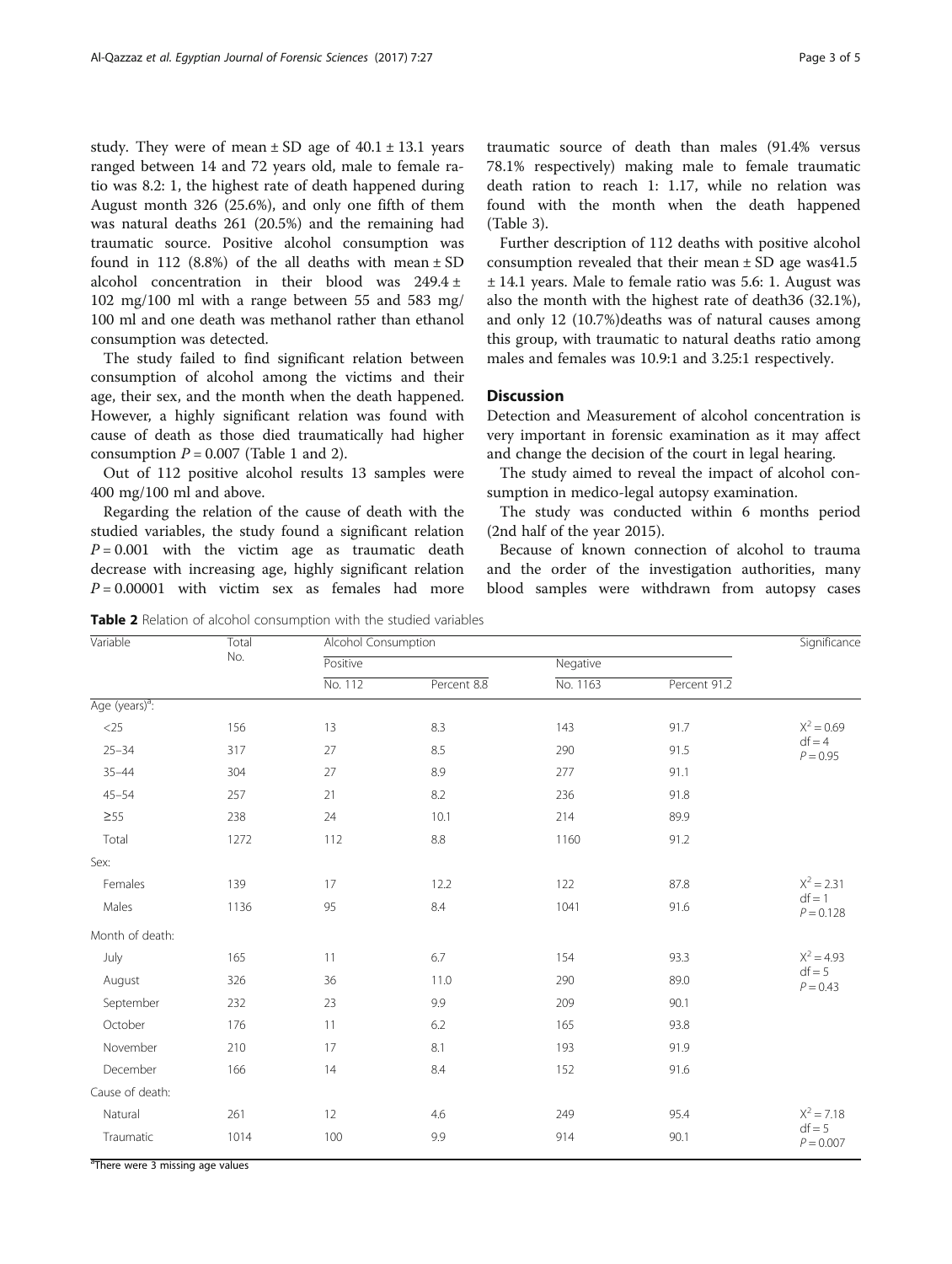| Variable                   | Total | Type of death |              |           |              | Significance                               |
|----------------------------|-------|---------------|--------------|-----------|--------------|--------------------------------------------|
|                            | No.   | Natural       |              | Traumatic |              |                                            |
|                            |       | No. 261       | Percent 20.5 | No. 1014  | Percent 79.5 |                                            |
| Age (years) <sup>a</sup> : |       |               |              |           |              |                                            |
| $<$ 25                     | 156   | 25            | 16.0         | 131       | 84.0         | $X^2 = 19.196$<br>$df = 4$<br>$P = 0.001$  |
| $25 - 34$                  | 317   | 55            | 17.4         | 262       | 82.6         |                                            |
| $35 - 44$                  | 304   | 52            | 17.1         | 252       | 82.9         |                                            |
| $45 - 54$                  | 257   | 57            | 22.2         | 200       | 77.8         |                                            |
| $\geq 55$                  | 238   | 71            | 29.8         | 167       | 70.2         |                                            |
| Total                      | 1272  | 260           | 20.4         | 1012      | 79.6         |                                            |
| Sex:                       |       |               |              |           |              |                                            |
| Females                    | 139   | 12            | 8.6          | 127       | 91.4         | $X^2 = 13.43$<br>$df = 1$<br>$P = 0.00001$ |
| Males                      | 1136  | 249           | 21.9         | 887       | 78.1         |                                            |
| Month of death:            |       |               |              |           |              |                                            |
| July                       | 165   | 31            | 18.8         | 134       | 81.2         | $X^2 = 4.99$<br>$df = 5$<br>$P = 0.42$     |
| August                     | 326   | 56            | 17.2         | 270       | 82.8         |                                            |
| September                  | 232   | 47            | 20.3         | 185       | 79.7         |                                            |
| October                    | 176   | 39            | 22.2         | 137       | 77.8         |                                            |
| November                   | 210   | 51            | 24.3         | 159       | 75.7         |                                            |
| December                   | 166   | 37            | 22.3         | 129       | 77.7         |                                            |

<span id="page-3-0"></span>Table 3 Relation of type of death with the studied variables

<sup>a</sup>There were 3 missing age value

referred the medico-legal directorate in Baghdad and sent to alcohol toxicology lab. For screening.

Most of the victims were young adults and middle age group and this is the usual and most common age for drinking (Li et al., [2017\)](#page-4-0).

The vast majority of the victims were males and this was expected due to their intense engagement in different work activities including heavy and harsh jobs in every aspects in a stressful environment which ultimately make them more exposed to various types of fatalities.

Traumatic causes of death were prevailing due to many factors such as stress, overcrowding streets and poor traffic control, different accidents, terrorist attacks, difficult socioeconomic circumstances as well as social and family problems resulting in violent behavior (Al-Qazzaz et al., [2012\)](#page-4-0).

The highest number of death was during August probably because it is the hottest month of the year in the country and probably in the world as the temperature may exceeds 50 °C,moreover poor and interrupted power supply increasing both natural and traumatic causes of death.

Positive samples were only almost 9% as it is expected in Islamic country where Islam considers drinking alcohol is haraam (forbidden in Islam) in addition to lack of bars.

All of them were ethanol which is the usual type of alcohol for drinking and only one sample result was methanol probably because it is cheaper and more available and the victim was unaware of its toxic effect (Karadenis et al., [2011\)](#page-4-0).

The study found a highly significant relation between consumption of alcohol and traumatic death as it is a well known fact that drinking alcohol increases the impact of trauma,RTA, the risk of crimes, violent behavior promoting homicide or even suicide due to personality disorders (Impact of alcoholism and Alcohol Induced diseases on America, [2011](#page-4-0); Zhu et al., [2009;](#page-4-0) Schumm & Charad, [n.d.](#page-4-0); Snowdon, [n.d.](#page-4-0); Hashimoto et al., [2013\)](#page-4-0).

Only in 13 samples of traumatic causes of death alcohol concentrations were 400 mg/100 ml and above. These concentrations are considered fatal alone regardless of their trauma due to depression of respiratory center (Di Maio & Di Maio, [2001](#page-4-0)).

The study also revealed that traumatic causes of death decreased significantly with advancing age which seems to be logic as violence and exposure to trauma are more seen in young adult and middle age groups where physical fitness and activities are stronger while older age group prefer to stay more at home and retired.

In general higher numbers of female were seen to be affected by trauma compared to male, this could be explained to be due to exposure to domestic violence, poor driving skill and domestic injuries and the protective effect of female sex hormones that lessen their natural